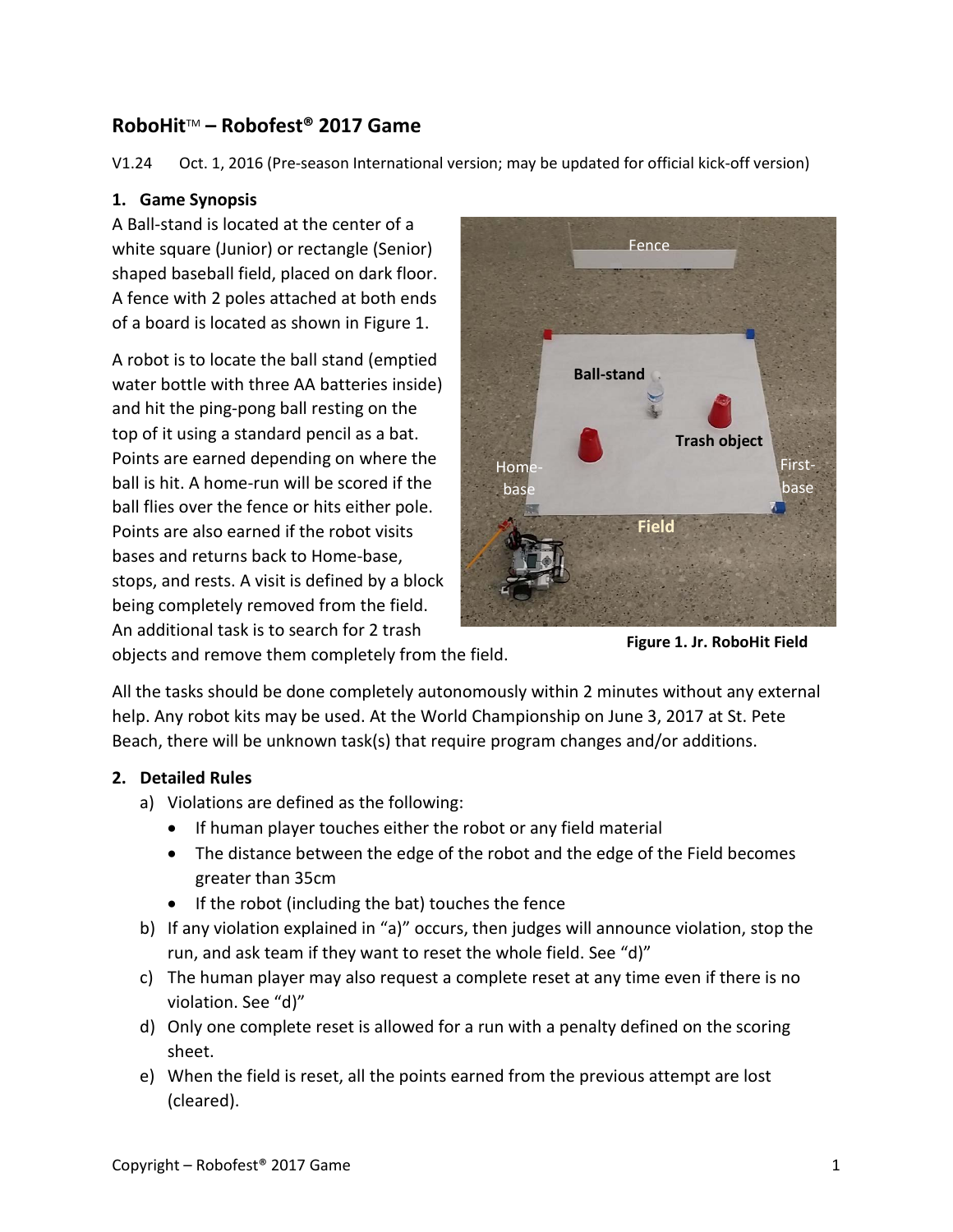- f) The complete reset will be done by a Judge while the clock continues to run. Judges must reset as quickly as possible. No partial reset is allowed.
- g) The robot may visit bases in any order and/or clean up, before the hitting, that is, there is no required order to achieve the tasks except for the last stop at Home-base.
- h) Scoring will be done after the run is over.
- i) Unknown factors will be unveiled after the opening ceremonies. A 30 minute work-time will be given to adjust the robot after the unveiling. During this time, all people except contestants and authorized staff/volunteers will be evacuated from the pit/room.



# **3. Game Playing Field (example for Sr. Division with Rectangle Field)**

**Figure 3. Fence with 2 poles**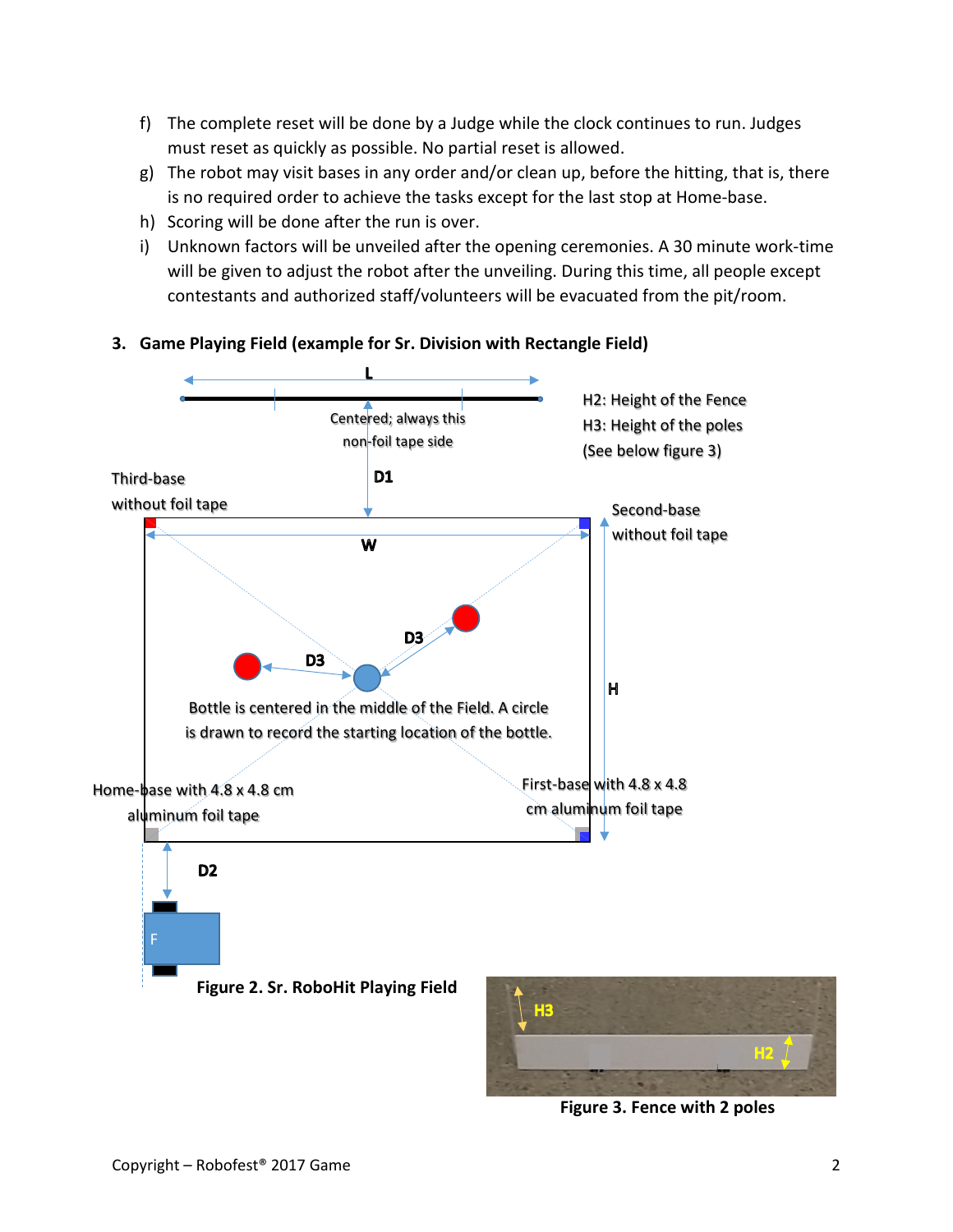#### Dimensions of the field

|                | Min value | <b>Max value</b> | Unveiled when?                         | <b>Note</b>                 |
|----------------|-----------|------------------|----------------------------------------|-----------------------------|
|                | 50cm      | 100cm            | At the beginning of competition<br>day | To be used for both rounds  |
| W              | 80cm      | 120cm            |                                        |                             |
| н              | 80cm      | 120cm            |                                        |                             |
| H <sub>2</sub> | 12cm      | 30cm             |                                        | To be used for both rounds. |
| H <sub>3</sub> | 15cm      | 18cm             |                                        | See figure 3                |
| D <sub>1</sub> | 35cm      | 60 <sub>cm</sub> | Unveiled before each round             | See table 3                 |
| D <sub>2</sub> | 10cm      | 40cm             | Unveiled before each round             |                             |
| D <sub>3</sub> | 10cm      | Unknown          | Unknown; different each round          | Robot needs to sense them   |

**Table 1. Field Dimension**

#### Property/Color of the field component

| Floor color                 | Unveiled at the beginning of competition day                                                                                    | If floor color is bright, dark<br>papers or vinyl will be placed<br>under the Field. |
|-----------------------------|---------------------------------------------------------------------------------------------------------------------------------|--------------------------------------------------------------------------------------|
| <b>Field Material</b>       | White paper or vinyl; can be taped to the floor                                                                                 |                                                                                      |
| <b>Fence</b>                | White poster foam board                                                                                                         | Supporters will be placed &<br>taped behind the fence.                               |
| <b>Poles</b>                | Drinking straws. Diameter is $6 \approx 8$ mm                                                                                   | Taped at the edge of the fence                                                       |
| Home- & First-<br>base      | 4.8 x 4.8 cm aluminum foil tape; shiny silver                                                                                   | 3M HVAC tape                                                                         |
| <b>Bottle</b>               | 500ml (16.9 FL Oz) bottle. The height without the<br>cap is about 20cm                                                          | The teams may measure the<br>height after check-in.                                  |
| Ping-pong ball              | Standard size 40mm; color is unknown (does not<br>matter)                                                                       | https://www.amazon.com/gp/<br>product/B00M9VXF50                                     |
| <b>Trash objects</b>        | Possible examples: color cup, soft drink can, etc.<br>Actual locations will be announced after all the<br>robots are impounded. |                                                                                      |
| <b>Base objects</b>         | Unveiled at the unveil time (possible examples:<br>Lego <sup>®</sup> blocks, less than $4.8 \times 4.8 \times 4.8$ cm)          |                                                                                      |
| <b>Robot</b><br>orientation | West, North, East, or South - Unveiled before each<br>round                                                                     |                                                                                      |

#### **Table 2. Field Component Properties**

# **4. Robot Specifications (For both Junior and Senior Division)**

- 1. Your robot may expand to hit the ball. However, it must fit within a 35 x 35 x 35 cm box before expanding
- 2. Weight limitation: none
- 3. Any number of sensors/sensor types (unless it is harmful to humans)
- 4. Any number/type of motors/servo motors (multiplexor is OK to use)
- 5. Any material/robot kit may be used to construct your robot including tape, glue, bolts and nuts, rubber bands, etc.
- 6. A Robofest team ID tag on top of the robot is required.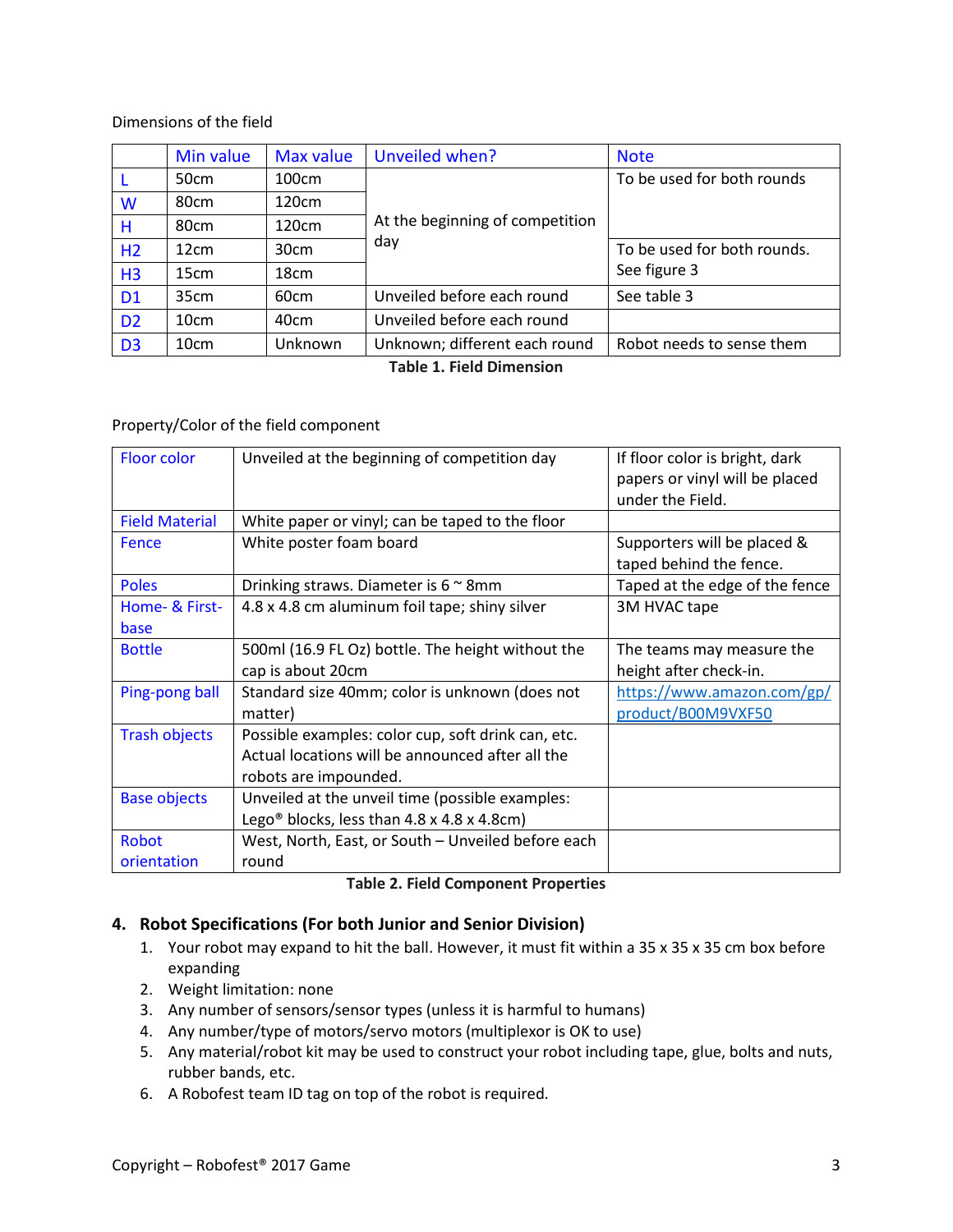7. A label identifying the **front** side of the robot is required

#### **5. Differences between Junior and Senior age divisions**

|                             | Junior (5 $\approx$ 8 <sup>th</sup> grades) | Senior (9 $\approx$ 12 <sup>th</sup> grades) |
|-----------------------------|---------------------------------------------|----------------------------------------------|
| Field shape                 | Square                                      | Rectangle                                    |
| D1 value                    | Less than or equal to that of Sr.           | Greater or equal to that of Jr.              |
| Number of controllers   One |                                             | No limit                                     |

**Table 3. Differences between Jr. and Sr. age divisions**

#### **6. Rules to Play Two Rounds and Determine Winners**

- 1. Playing field configuration may be different for each round.
- 2. When unknown factors are unveiled, teams will be provided hard-copy of unveiled information.
- 3. Teams will be given 30 minutes (work-time) after unknown factors are unveiled to work on their robots. During this time, no adults (including parents and coaches) are allowed in the pit/room
- 4. All teams must submit their robot to the impound area when 30 minute work-time has expired.
- 5. During the impounding process, judges will inspect robots. (size of the robot, Team ID, and label indicating the front side)
- 6. After impounding, the judges will setup official playing fields with trash objects.
- 7. Teams will compete in a pre-determined order decided by the site host.
- 8. Only two contestants per team are allowed at the playing field during the run.
- 9. Contestants must move away at least 1m from the field edge after starting the robot.
- 10. A team member must sign the score sheet to confirm the team's score.
- 11. Entered scores shall be displayed to teams to validate data entry.
- 12. Winners in each age division will be decided by the **average** Final Score of the 2 rounds. Tie breakers will be: (1) best Final Score of two rounds, (2) Time left, (3) rerun, if needed.

## **7. Important Announcements Before Each Round**

- No adult is allowed in the pit area during work-time.
- Any verbal/electronic communication between coach/parent/contestants is prohibited during work-time. If anyone sees any suspicious activities, please notify the nearest volunteer immediately.
- Students must stay in the pit area until their robot is impounded.
- Spectators are welcome to take pictures or video, but please make sure your flash is off.
- Any violations can result in deduction of points or disqualification

## **8. Special Notes**

- 1. Though every effort is made to be consistent and precise in all of the dimensions of the playing field and parts, Robofest assumes a tolerance of  $\pm 3$  mm, unless stated otherwise.
- 2. If there are multiple playing fields at the competition sites, the Chief Game Judge will check consistency between the playing fields.
- 3. Judges & contestants should maintain at least 1 meter distance from the field.
- 4. Final decisions are at the discretion of the Chief Game Judge.

## **9. FAQs**

• Is it a Home-run, if the ball flies over the fence above between the 2 poles? **Yes.**